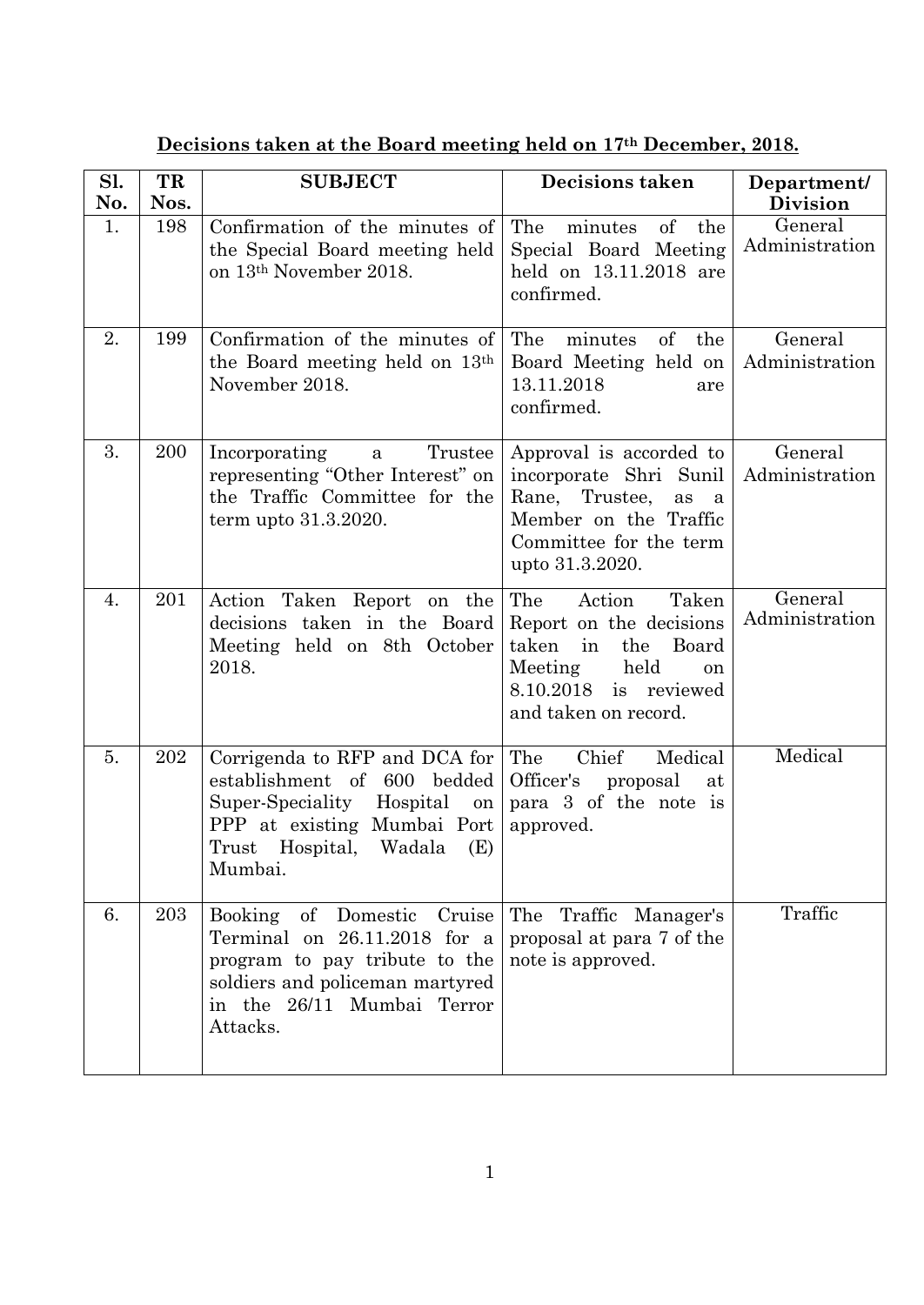| Sl.<br>No. | TR<br>Nos. | <b>SUBJECT</b>                                                                                                                                                                                                                         | <b>Decisions taken</b>                                                                                                                                                                                                                                                           | Department/<br><b>Division</b> |
|------------|------------|----------------------------------------------------------------------------------------------------------------------------------------------------------------------------------------------------------------------------------------|----------------------------------------------------------------------------------------------------------------------------------------------------------------------------------------------------------------------------------------------------------------------------------|--------------------------------|
| 7.         | 204        | Allotment of office space to Food<br>Safety & Standards Authority of<br>India (FSSAI)<br>Request for extension<br>of<br>license.                                                                                                       | The<br>Traffic<br>(i)<br>Manager's proposal<br>at para 6 of the note<br>is approved.<br>(ii) In future, extension<br>for every 11 months<br>be obtained from the<br>Chairman and the<br>Board<br>be<br>kept<br>informed<br>about<br>fresh allotments.                            | Traffic                        |
| 8.         | 205        | Export of Sugar from Mumbai<br>Port $-$ suggestions for inviting<br>traffic<br>maximum<br>sugar<br>to<br>Mumbai Port so as to achieve<br>sugar export target of 5 million.                                                             | The Traffic Manager's<br>proposal at para 9 of the<br>note is approved.                                                                                                                                                                                                          | Traffic                        |
| 9.         | 206        | Demolition<br>of<br>dilapidated<br>Building No.3 at Utkarsh Nagar<br>Colony, Clive Road, Elphinstone<br>Estate.                                                                                                                        | Chief<br>The<br>Engineer's<br>proposal at para 6 of the<br>note,<br>subject<br>to<br>observations<br>οf<br>FA&CAO at para 7 of<br>the note, is approved.                                                                                                                         | Civil                          |
| 10.        | 207        | Tender<br>E.10A/2017<br>No.<br>of<br>Modernisation<br>existing<br>Mumbai International Cruise<br>Terminal (MICT) at Indira Dock,<br>Mumbai.<br>- Setting up of RMC plant for the<br>work.                                              | Chief<br>The<br>Engineer's<br>proposal at para 10 of<br>the note, subject to the<br>condition<br><b>IIT</b><br>that<br>Madras confirms<br>that<br>RMC<br>plant<br>the<br>is<br>essential to be set up on<br>site, to<br>the<br>ensure<br>quality of the project, is<br>approved. | Civil                          |
| 11.        | 208        | Waive off the difference amount<br>of expenditure incurred in any<br>empanelled Hospitals<br>against<br>TATA Memorial Hospital if any<br>employee<br>expires in future,<br>during the course of treatment<br>as inpatient at Hospital. | Medical<br>Chief<br>The<br>Officer's<br>proposal<br>at<br>para 7 of the note is<br>approved.                                                                                                                                                                                     | Medical                        |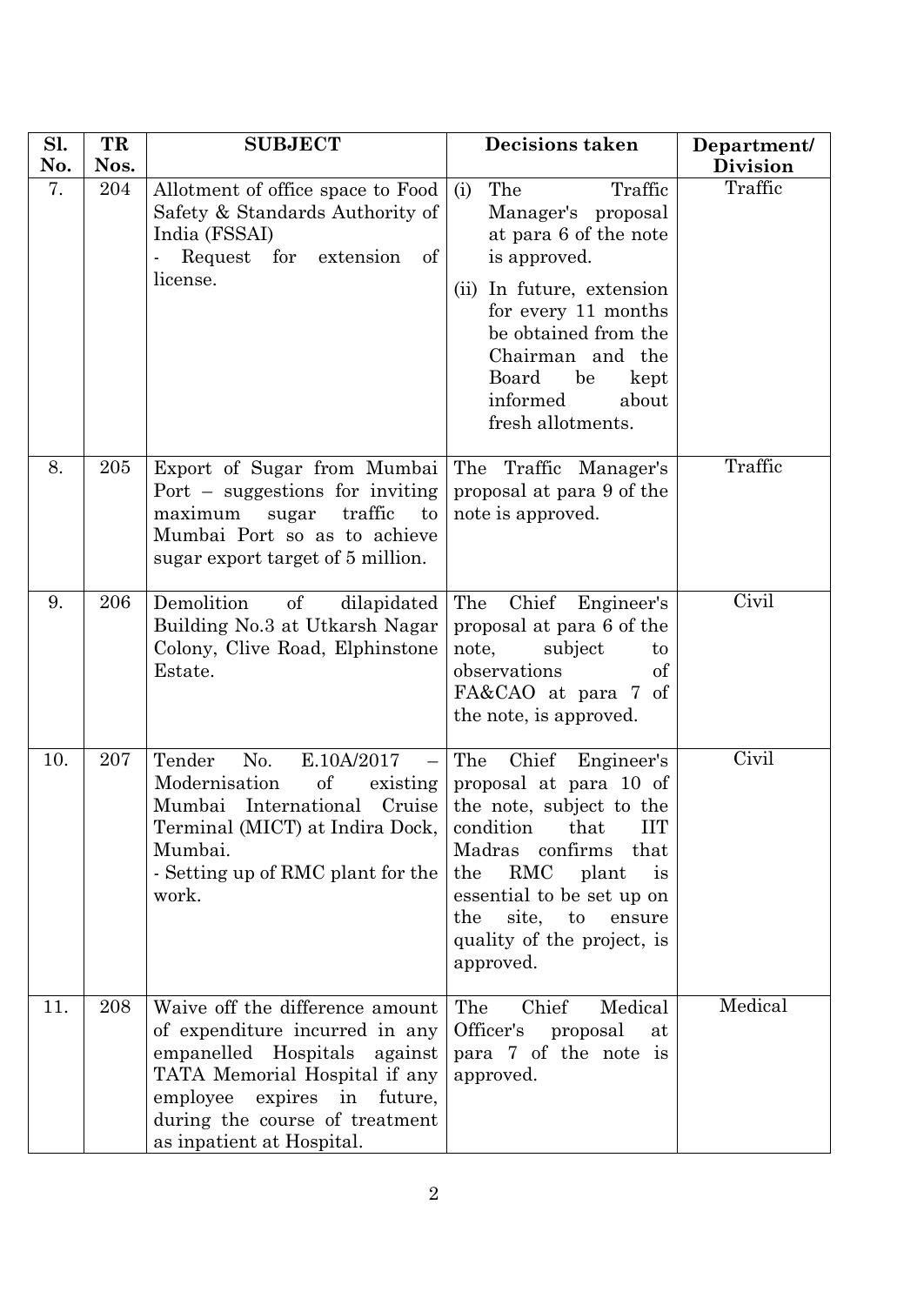| Sl. | TR   | <b>SUBJECT</b>                                                                                                                                                                                                                                                                                                                            | <b>Decisions taken</b>                                                                                                                  | Department/               |
|-----|------|-------------------------------------------------------------------------------------------------------------------------------------------------------------------------------------------------------------------------------------------------------------------------------------------------------------------------------------------|-----------------------------------------------------------------------------------------------------------------------------------------|---------------------------|
| No. | Nos. |                                                                                                                                                                                                                                                                                                                                           |                                                                                                                                         | <b>Division</b>           |
| 12. | 209  | Issue of Surrender in respect of -<br>Jetha Nos.F-73, 79, 80 and<br>(i)<br>86 to 104 with intervening<br>passages & portion of two<br>roads (6th & 7th Street)<br>Billing Code No. 10301102.<br>(ii) Jetha Plinths A, F and G<br>blocks at Cotton Depot,<br>Sewree<br>Mazgaon<br>Reclamation Estate bearing<br>Billing code No. 10301101. | Chief Engineer's<br>The<br>proposal at para 9 of the<br>note,<br>subject to<br>the<br>observations<br>of<br>the<br>FA&CAO, is approved. | Estate                    |
| 13. | 210  | Enlivening Sassoon Dock and<br>other MbPT lands<br>- Art festival and installation of<br>Artworks on MbPT lands.<br>- Regarding payment for excess<br>execution of work of Boom<br>Lift.                                                                                                                                                  | Variation<br>The<br>Committee's<br>Recommendations<br>at<br>para 6 of the note is<br>approved.                                          | Civil                     |
| 14. | 211  | Redeployment of Clinical Staff,<br>Non-Clinical Staff, Sanitation<br>Staff of Residential Colonies and<br>Malaria<br>Preventive<br>Management (MPM) Staff of<br>Medical<br>Department<br>w.e.f.<br>1.4.2019.                                                                                                                              | Consideration deferred.                                                                                                                 | Medical                   |
| 15. | 212  | Renewal of Insurance of Port<br>Properties.                                                                                                                                                                                                                                                                                               | The FA&CAO's proposal<br>at para 6 of the note is<br>approved.                                                                          | Finance                   |
| 16. | 213  | Planning Proposals of SPA –<br>MbPT.                                                                                                                                                                                                                                                                                                      | Consideration deferred.                                                                                                                 | Civil                     |
| 17. | 214  | <b>Empanelment of Accredited EIA</b><br>Consultants for Mumbai Port.                                                                                                                                                                                                                                                                      | The<br>Chief<br>Engineer's<br>proposal at para 5 of the<br>note is approved.                                                            | $\overline{\text{Civil}}$ |
| 18. | 215  | Redevelopment<br>Proposed<br>of<br>Bombay<br>Development<br>Department (BDD)<br>Chawls at<br>situated<br>Sewri<br>land<br>on<br>Mumbai<br>belonging to<br>Port<br>Trust (MbPT).                                                                                                                                                           | Consideration deferred.                                                                                                                 | Civil                     |